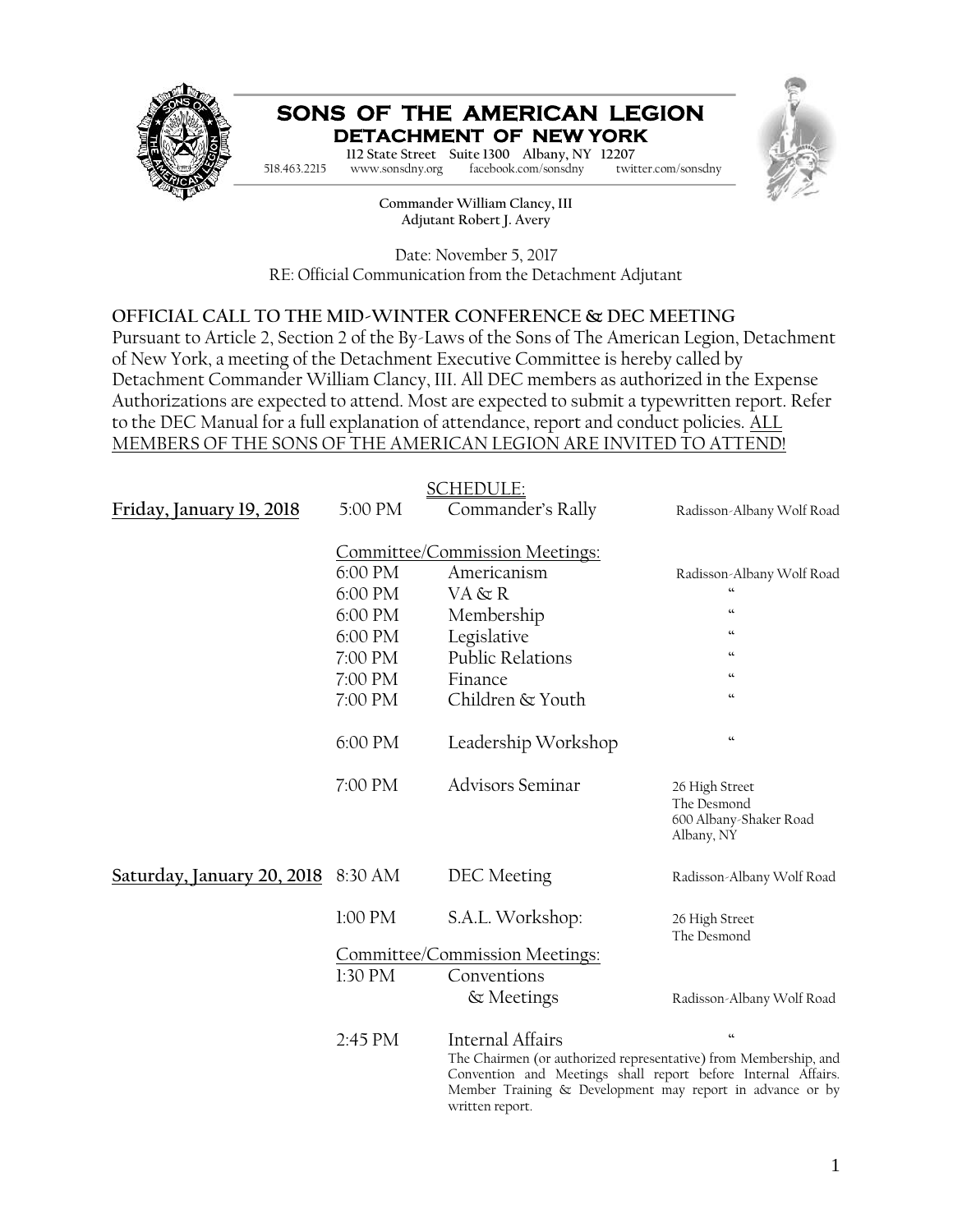### Note: Meeting Room locations at the Radisson-Albany will be posted.

- Lodging: A block of rooms is being held at the Radisson-Albany, 205 Wolf Road, Albany, NY. The rooms are \$110.00/single/double. A Housing Form is included with this mailing, and MUST be used to obtain reservations. Deadline for reservations is 3:00 PM on December 29, 2017. Please bring your own tax-exempt form!
- Directions: Thruway Exit 24 to I-87 North (The Northway), take Exit 4. Turn right at the ramp to the Radisson-Albany, turn left off the ramp and left again at the light onto Albany-Shaker Road to reach The Desmond.

All Detachment Commission/Committee Chairmen, or their representative, are expected to attend The American Legion's Committee Meetings which correspond to the subject matter of your Commission/ Committee, and be prepared to provide a verbal report to the DEC if possible. All SONS members are encouraged to attend Legion Committee Meetings as well. All Legion Committee Meetings are held at The Desmond. The complete schedule for The American Legion is available on the Department website.

\*\*\*\*\*The Annual Department Mid-Winter Dinner will take place Saturday – January 20, 2018 with a reception at 6:00 pm followed by dinner at 7:00 pm. Those who wish to attend will be required to pay a nominal fee of \$35.00 which includes the reception, dinner, and gratuity. Only ticket holders will be allowed entrance to this affair. Enclosed is a dinner reservation form. Please return your dinner reservation and check to Department Headquarters. Tickets will be issued on a first-come, first-served basis. As last year's dinner was a sell-out we advise you to make your reservations early. Tickets must be picked up before 3:00 pm January 20, 2018 at The American Legion Office, Room 112, The Desmond.

#### MID-WINTER REPORTING PROCEDURES

All Chairmen will give their reports before the Executive Committee, including Americanism, Children & Youth, Finance, Internal Affairs (including Membership, Conventions & Meetings and Member Training & Development), Legislative, Public Relations and VA  $\&$  R. Detachment Officers will also be reporting.

Pre-Submitted Reports:

The following will send their reports directly to the Adjutant who will consolidate and make copies for distribution at the Meeting:

ALL District Commanders Commander's Advisory

The deadline for pre-submitted reports is January 10, 2018............. NO EXCEPTIONS! If at all possible please email your report preferably in Microsoft Word format.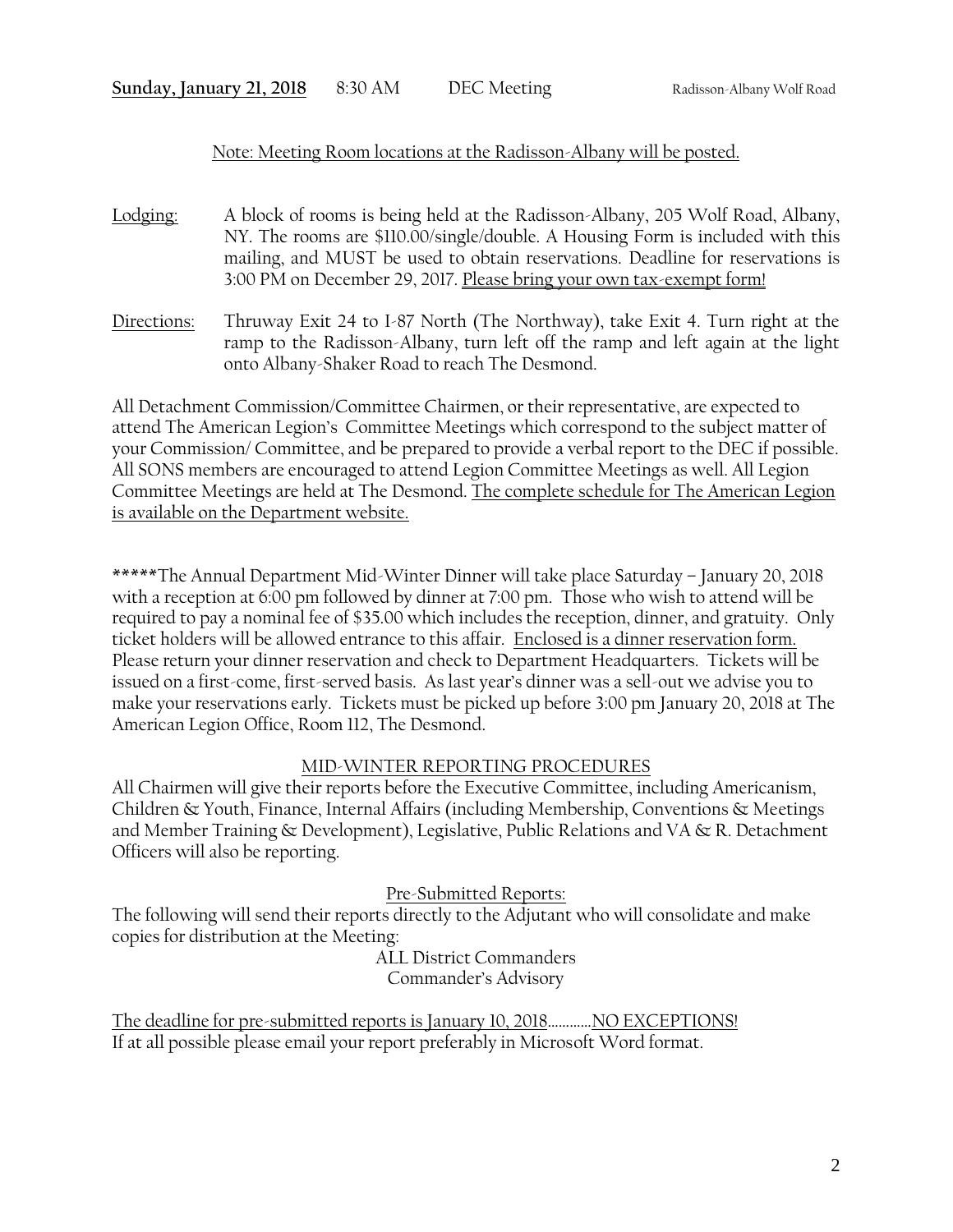| Sons of The American Legion<br>DETACHMENT OF NEW YORK                                                                                                               |
|---------------------------------------------------------------------------------------------------------------------------------------------------------------------|
| Mid - Winter 2018 Housing Form                                                                                                                                      |
| Radisson<br><b>ALBANY</b>                                                                                                                                           |
| Meeting or Convention Name:<br>SONS OF THE AMERICAN LEGION<br>Dates:<br>January 19-21, 2018                                                                         |
| <b>Room Rates:</b><br>$$110.00$ Single (1 person)<br>\$110.00 Double (2 persons)<br>\$129.00 Suites                                                                 |
| Note: The Radisson-Albany is a 100% Non-Smoking facility.                                                                                                           |
| Reservations must be received prior to: 3:00 PM / December 29, 2017                                                                                                 |
| New York State and county taxes not included<br>ONE FORM PER ROOM REQUEST!                                                                                          |
| A first nights room deposit OR credit card guarantee is required for each reservation<br>request. A 72 hour cancel notice is required for refund of deposit monies. |
| Deposit Enclosed<br>Credit Card #<br>Expiration date:<br>Check out time $-12:00$ Noon Check in time $-4:00$ PM                                                      |
| Name:<br>Address:<br>Arrival Date                                                                                                                                   |
| PLEASE MAIL THIS FORM DIRECTLY TO THE HOTEL:                                                                                                                        |
| Radisson-Albany 205 Wolf Road Albany, NY 12205-1124<br>$(518) 458 - 7250$                                                                                           |
| or FAX to: (518) 458-7377 or EMAIL to: prowe@innercirclehotels.com<br><b>Attn: Reservations</b>                                                                     |